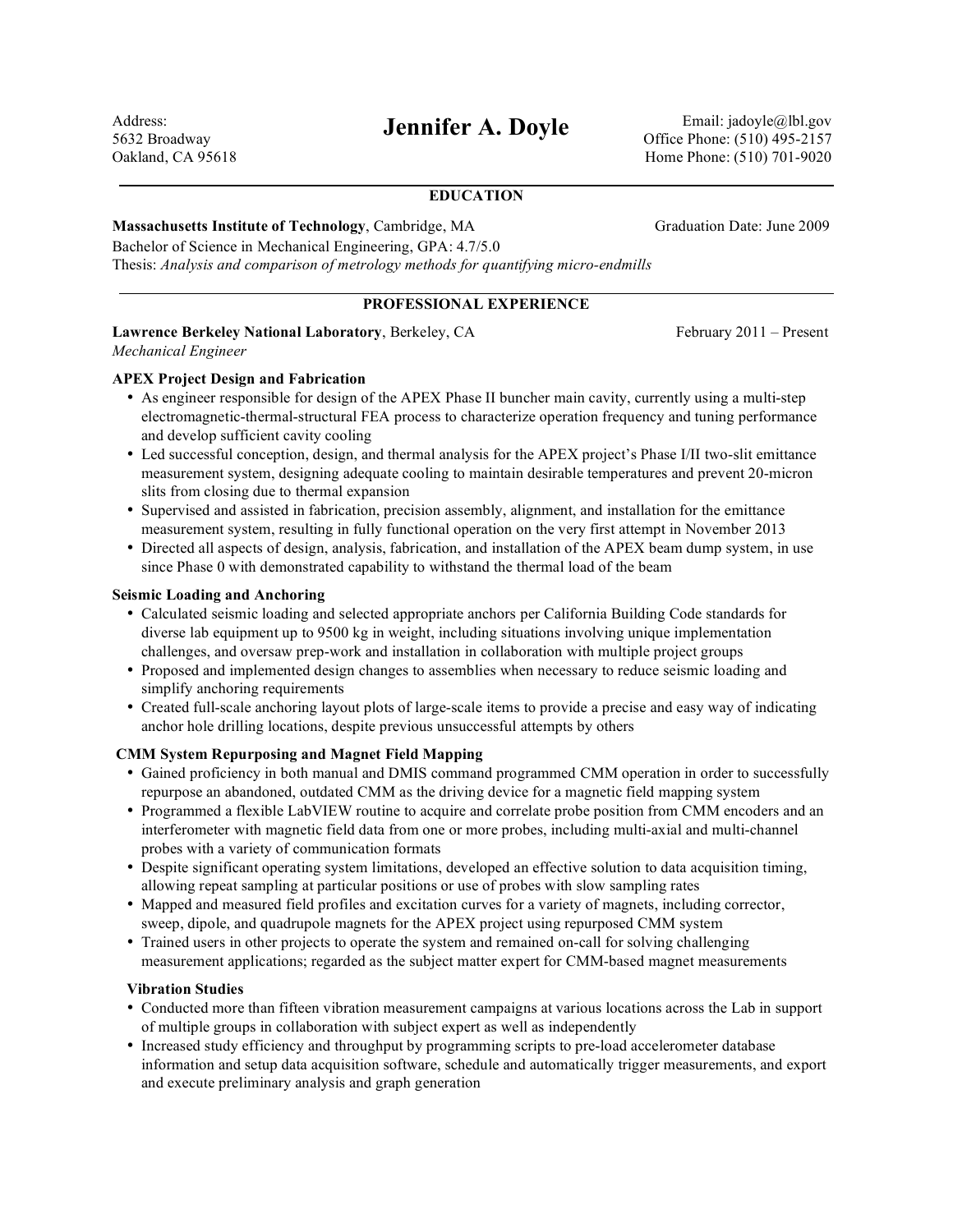#### **UNDERGRADUATE RESEARCH**

#### **MIT Media Laboratory, Hyperinstruments Group** Summer 2008

- Designed and fabricated a piano that uses electromagnetic guidance to teach users how to play the instrument
- Created detailed CAD models of 52 key piano set-up and guidance mechanisms

## **MIT BioInstrumentation Laboratory** Spring 2008

- Co-designed a microcalorimeter fluid handling system for pharmaceutical drug development
- Developed and tested the hardware/software interface controlling fluid injection and temperature control

## **MENTORING AND TEACHING**

**MIT Women's Technology Program in Mechanical Engineering, Cambridge, MA** Summer 2006/2007 *Academic Tutor (2007), Residential Assistant (2006)*

- Introduced female high school seniors to mechanical engineering and college life in a residential academic summer program
- Taught an introduction to MATLAB and MATLAB programming, supervised hands-on laboratory and design activities, and provided tutoring on a variety of mechanical engineering topics

**Techbridge**, Chabot Space & Science Center, Oakland, CA Summer 2005/2006 *Intern*

- Co-authored a college application guidebook aimed at high school girls in the Techbridge program and assisted in production of an activity and guide to writing college personal statements
- Participated in role model events and mentored younger students in the program

## **SOFTWARE AND FABRICATION CAPABILITIES**

- **CAD/CAM/drafting**: CoCreate/Creo Elements Direct, SolidWorks, Pro/ENGINEER, hand/table drafting, GD&T (ASME Y14.5M-1994)
- **Technical Software**: ANSYS (Workbench and Classic), LabVIEW, Mathcad, MATLAB
- **Other Software**: Adobe Photoshop, Illustrator, Flash; Microsoft Excel, Powerpoint, Word
- **Programming**: HTML, basic Java and C++
- **Hands-on/fabrication**: Machine shop tools, water jet cutting, intermediate TIG welding (steel and aluminum); basic experience in metal casting (sand and ceramic shell molds), MIG welding, and stick welding

## **PUBLICATIONS**

#### **Journals:**

• Sannibale, F., Filippetto, D., Papadopoulos, C.F., Staples, J., Wells, R., et al (including Doyle, J.). *Advanced photoinjector experiment photogun commissioning results*. Physical Review Special Topics – Accelerators and Beams 15, 103501 (2012).

#### **Conference Papers:**

- Sannibale, F., Filippetto, D., et al (including Doyle, J.A.). *Recent Results from the APEX Gun Project at LBNL*. In *Proceedings of NA-PAC 2013* (709-713).
- Sannibale, F., et al (including Doyle, J.). *Status of the APEX Project at LBNL*. In *Proceedings of IPAC 2012* (2173-2175).
- Filippetto, D., et al (including Doyle, J.). *APEX Initial Commissioning Results*. In *Proceedings of FEL 2012* (337-344).

## **MEMBERSHIPS**

• Pi Tau Sigma Mechanical Engineering Honor Society